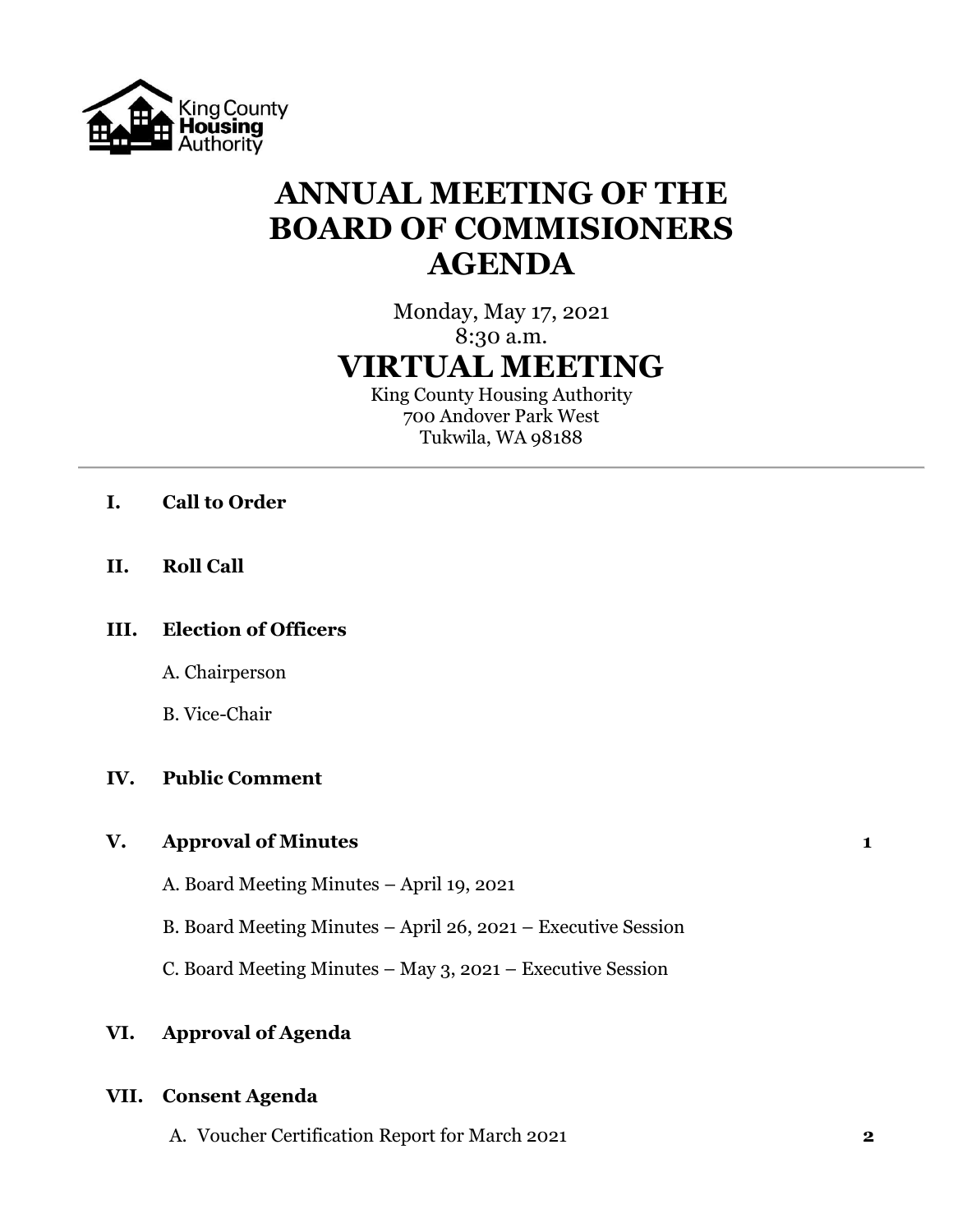|     | B. Resolution No. $5684$ – Authorizing the Executive Director to Enter<br>Into an Interlocal Agreement with the Bremerton Housing Authority in Order to<br>Acquire Consulting Services.                                                                                                                                                                                                                                                               | 3                       |
|-----|-------------------------------------------------------------------------------------------------------------------------------------------------------------------------------------------------------------------------------------------------------------------------------------------------------------------------------------------------------------------------------------------------------------------------------------------------------|-------------------------|
|     | C. Resolution No. 5685 - Acquisition of Investor Members' interest<br>in Seola Crossing LLC.                                                                                                                                                                                                                                                                                                                                                          | 4                       |
|     | D. Resolution No. $5686$ - Acquisition of Investor Members' interest in<br>Salmon Creek Housing LLC.                                                                                                                                                                                                                                                                                                                                                  | $\overline{\mathbf{5}}$ |
|     | E. Resolution No. $5687$ – Acquisition of Investor Members' interest in<br>Soosette Creek LLC and/or direct acquisition of Soosette Creek LLC.                                                                                                                                                                                                                                                                                                        | 6                       |
|     | VIII. Resolution for Discussion and Possible Action                                                                                                                                                                                                                                                                                                                                                                                                   |                         |
|     | A. Resolution No. 5688 - Acceptance of Washington State<br>Auditor's Office Report on Financial Statements and Federal Single Audit<br>(No. 1027396), and the Accountability Audit Report (No. 1028077), both<br>for the Period Ended December 31, 2019.                                                                                                                                                                                              | 7                       |
|     | <b>B. Resolution No. <math>5689</math></b> – Authorizing the Limited<br>Payout of Accrued Vacation Leave in Excess of Maximum Annual Vacation<br>Carryover Balances and a Limited Waiver of the Maximum Annual Vacation<br>Carryover Limitations at the End of 2022.                                                                                                                                                                                  | 8                       |
|     | <b>C. Resolution No. 5690</b> – A Resolution Granting the<br><b>Executive Director the Authority to Extend Temporary</b><br>Compensation to All Employees of the Authority.                                                                                                                                                                                                                                                                           | 9                       |
|     | D. Resolution No. 5691 - Resolution Authorizing Issuance<br>of One or More Series of the Authority's Non-Revolving Line<br>of Credit Revenue Notes, 2021, in the Combined Principal Amount of Not<br>to Exceed \$250,000,000, to Finance or Refinance the Acquisition,<br>Construction, Rehabilitation and Equipping of Housing and Related<br>Improvements and Facilities and Costs of Issuing the Notes, and Determining<br><b>Related Matters.</b> | 10                      |
|     | <b>E. Resolution No. 5692</b> – A Resolution Authorizing<br>Acquisition of the Surrey Downs Apartments.                                                                                                                                                                                                                                                                                                                                               | 11                      |
| IX. | <b>Briefings &amp; Reports</b>                                                                                                                                                                                                                                                                                                                                                                                                                        |                         |
|     | A. First Quarter 2021 Write-off's                                                                                                                                                                                                                                                                                                                                                                                                                     | 12                      |
|     | B. Fourth Quarter 2020 Financial Reports                                                                                                                                                                                                                                                                                                                                                                                                              | 13                      |
|     | C. New Bank Accounts                                                                                                                                                                                                                                                                                                                                                                                                                                  | 14                      |